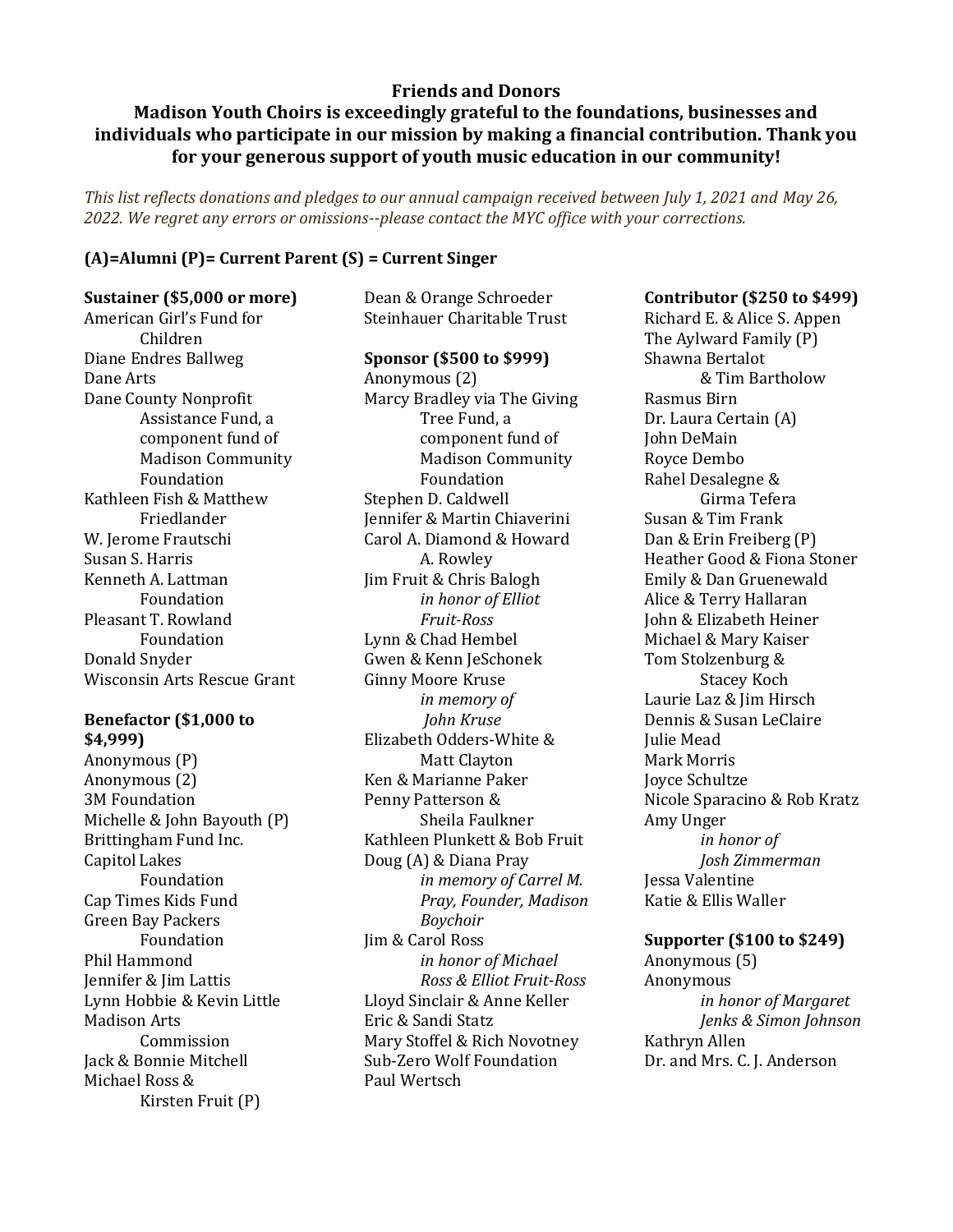Deb Anken-Dyer & Charles Dyer *in honor of Alexandra Dyer Merg* Wendy & Josh Arrington (P) Karen Baker Joanna Berke Libby & Kurt Bestul Coral Bishop *in memory of John Kruse* Alexis Buchanan & James Baldwin Madelyn & Dennis Busse *in honor of Evelyn Busse* Erin & Jesse Charles (P) Herb & Harriet Chen Dennis & Lynn Christensen Abby & Paul DeLong Vicki & Troy Feltz *in honor of Zach Feltz* Michael & Jane Ferris *in honor of Martha & Joey Borgwardt* Mimmi Fulmer Lona George Michael George Meredith & Richard Gildrie Geoff Gingerich Irwin Goldman& Leora Saposnik Kevin Gould Kathy & Rick Graham Ann Gregg The Hallaran Family (P) Terry L. Haller Fund, a component fund of Madison Community Foundation Melanie & Jeff Hayward (P) Laurie Frost & Jeff Henriques Melissa Hinz Youngjoo & Jinkuk Hong Katie Kaminsky (A) Jane Kavaloski Robin Kelby Dan & Marijo Kessenich The Kruse Family Elaine Luong (A)

Madison Festivals Inc. Rob Maher (A) *in memory of Carrel Pray* Myron & Lois Martin *in honor of Nathan Martin* Phil & Angel McClarey Jennifer & Jeff McFarland Elly McKenzie Ruth & Paul Meyer Douglas Andrews & Maureen Murphy Sharon & Bob Piotrowski David Johnson & Anne Pringle *in honor of Penelope Johnson* Jane Radue Dan Risgaard Sarah Scallon (A) & Peter Kleinschmidt Rebecca Schettler-Peterson *in honor of Pamela Schettler* The Sinclair Family (A&P) Kathy Sorensen Anne Spurgeon & David Woods Kari Stokosa (P) Robert Storm Judy Swanson Paul & Delores Swedlund James C. Tauschek, DDS *in honor of Kelly Tauschek* Jane Taves Bette Theisen Andrew Turner (A) Shelly & John Van Note Emilie Walgenbach (A) Dan & Irene Zimmerman

### **Friend (\$50 to \$99)**

Anonymous *in honor of Randy Swiggum* Anonymous (P) Maryanne Anschutz (P) Cecilie & James Ballard (P)

Maria Barlow & Paul Rasmussen Lesley Bartlett Patti Brennan *in honor of Conor Murphy* Mary and Jorge Cardona Miles Comiskey Anastasia & Tom Doherty (P) Diane Garton Edie & David Edie Bridget Fraser The Geanon Family Ben Gellman (A) Linda Gerke *in memory of Kathy Matthews* Charlotte Gibson & Nick Zavos Judy & Woody Greenberg Margaret Hadley Chip & Kristen Hayner (A) Kim Huff Sarah Hwang Laura Kassel David Kinney & Cathleen Quinn-Kinney Chris Laine The Larget Family Karen Lewis Dani Luckett Monica & Dan Lyons Karen Maher Teague & Greg Mawer (A) Lolly Merrell & David Van Sickle (P) Oscar Mireles Jane & Steven Morgan Susan Morrison & Kelly Miess (P) Amy Oetzel Patti O'Toole Kathy Otterson Sandy Pasch Jane Peckham Kris Rasmussen & Bob Factor Jessica & Kyle Richards (P) Karyl Rice